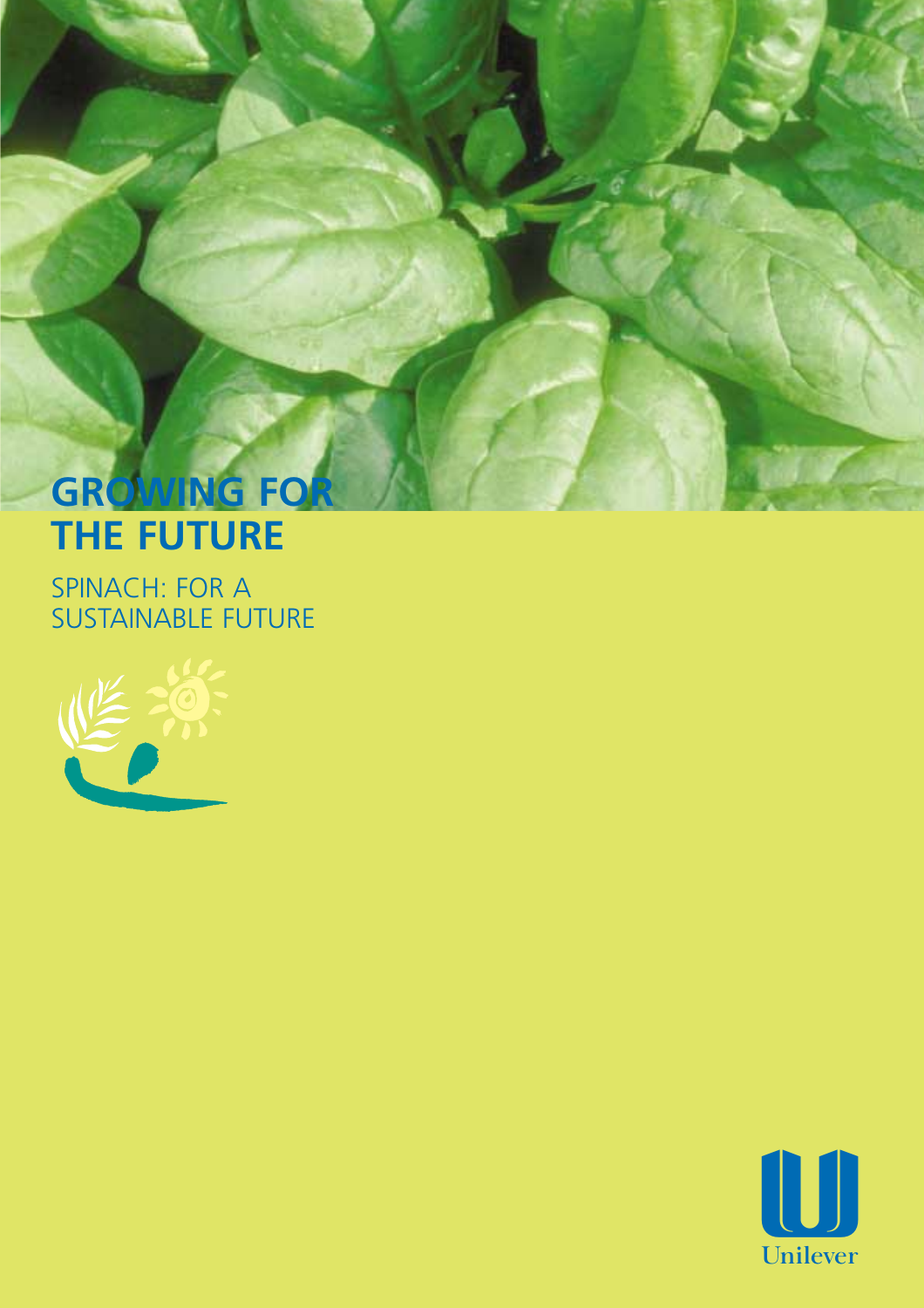# **CONTENTS**

| <b>MESSAGE FROM THE CHAIRMEN</b>                          | 1             |
|-----------------------------------------------------------|---------------|
| UNILEVER, AGRICULTURE<br><b>AND SUSTAINABILITY</b>        | $\mathcal{P}$ |
| THE UNILEVER SUSTAINABLE<br><b>AGRICULTURE INITIATIVE</b> | 4             |
| <b>SUSTAINABLE AGRICULTURE</b><br><b>INDICATORS</b>       | 6             |
| SPINACH PILOT PROJECT:<br><b>GERMANY</b>                  | 8             |
| <b>SPINACH PILOT PROJECT:</b><br><b>ITALY</b>             | 10            |
| <b>SUSTAINABLE SPINACH:</b><br><b>CHALLENGES AHEAD</b>    | 12            |
|                                                           |               |

# **WHO WE ARE AND WHAT WE DO**

Unilever is a truly international company, with operations in more than 90 countries spanning every continent. Unilever products fall into two main categories: home and personal care, and foods. The Unilever portfolio includes a balanced mix of local, regional and international brands that take account of the differences as well as the similarities in consumer needs worldwide. Some of our food brands are: Annapurna, Bertolli, Hellman's, Knorr, Lipton, Magnum, Ragu, and in frozen foods Iglo and Birds Eye, and Findus in Italy.

# **OUR CORPORATE PURPOSE STATES:**

"Our purpose in Unilever is to meet the everyday needs of people everywhere – to anticipate the aspirations of our consumers and customers and to respond creatively and competitively with branded products and services that raise the quality of life."

"We believe that to succeed requires the highest standards of corporate behaviour towards our employees, consumers and the societies and world in which we live."

# **WHAT THIS BOOKLET IS ABOUT**

Spinach is one of five key crops that Unilever is testing under its sustainable agriculture initiative. This booklet explains why the initiative is necessary, Unilever's sustainability principles, and the ten broad sustainable agriculture indicators which are being refined and tested on spinach (and the other four key crops) in the light of learnings. It looks in detail at spinach growing projects on farms in Germany and Italy, and indicates the challenges ahead for Unilever's spinach suppliers.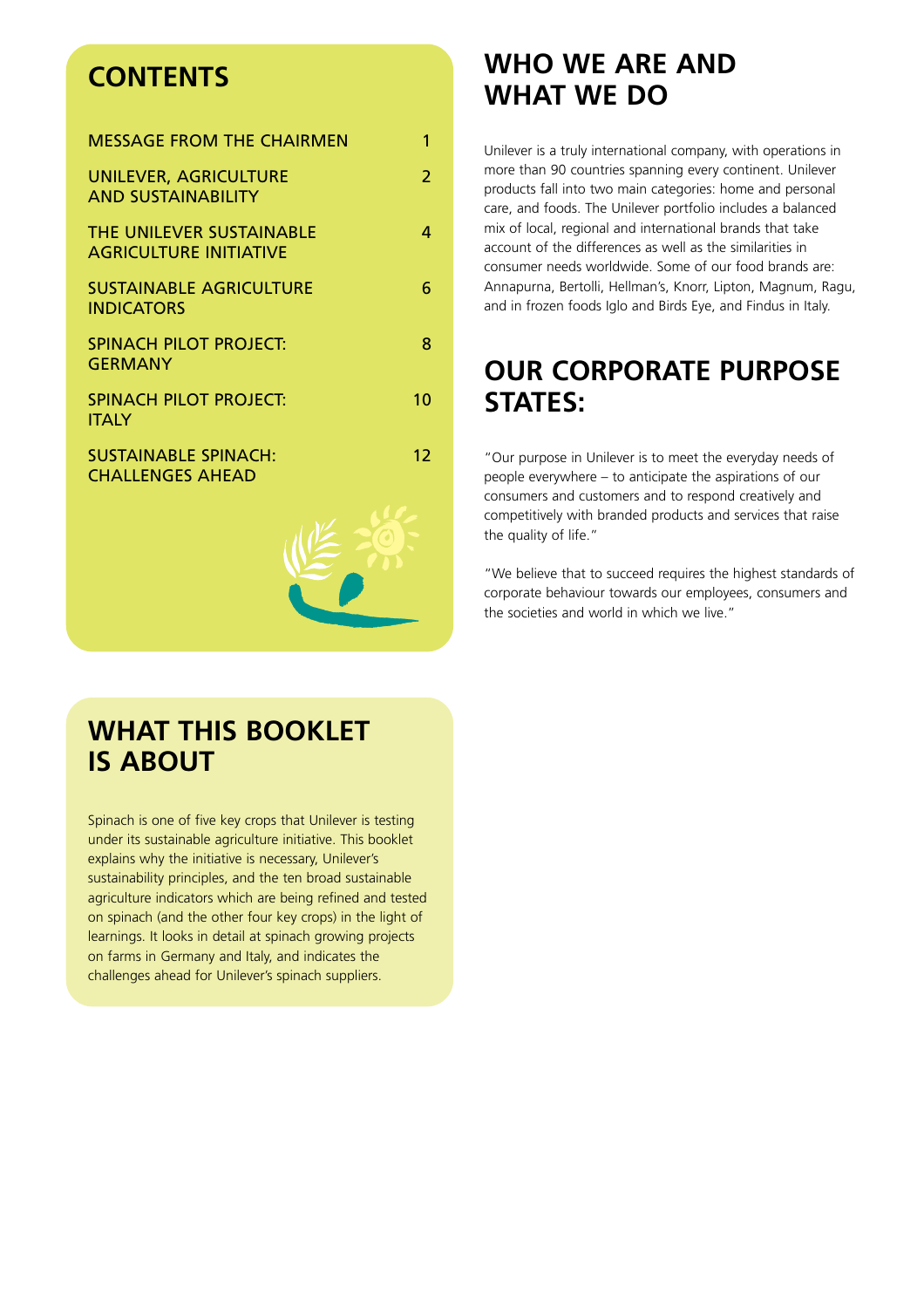### **MESSAGE FROM THE CHAIRMEN**

Since the mid-1990s Unilever has been consulting with experts and engaging with suppliers, customers, consumers and business partners to find a sustainable way forward for agriculture. Unilever's chairmen explain.



**Antony Burgmans** 

**Niall FitzGerald** 

As one of the largest consumer goods companies in the world Unilever is highly dependent on agricultural raw materials such as tea, vegetables, including spinach, and vegetable oils, and therefore on the future of agriculture. This has led us to develop the sustainable agriculture initiative.

We have experienced a growing interest and willingness to participate in finding ways to make agriculture more sustainable. However, a dramatic acceleration of efforts to develop more sustainable practices is still required. We still face many issues with an adverse affect on farm productivity. For agriculture to become truly sustainable and able to feed fastgrowing populations, matters such as soil fertility, biodiversity, water resources and the quality of rural life must be addressed.

We believe there needs to be a greater diversity of approaches to farm and plantation management. All agricultural systems have something to offer, and we want to find out what works best in different local circumstances.

Our earlier experience on fisheries has confirmed our belief that market mechanisms offer the way forward in the long term. They can stimulate performance improvement and efficiency along the supply chain and raise quality standards to meet consumer needs and expectations. **Antony Burgmans Niall FitzGerald**

Ultimately we want the market to work for sustainable development and to encourage fully sustainable agricultural systems. We wish to contribute to this development and benefit from it.

We are starting to make progress on this long journey, but we need the continued help of others. We are committed to engage with our stakeholders and share our work with them in our projects. We urge them to make contact if they wish to contribute in any way.

E-mail: sustainable.agriculture@unilever.com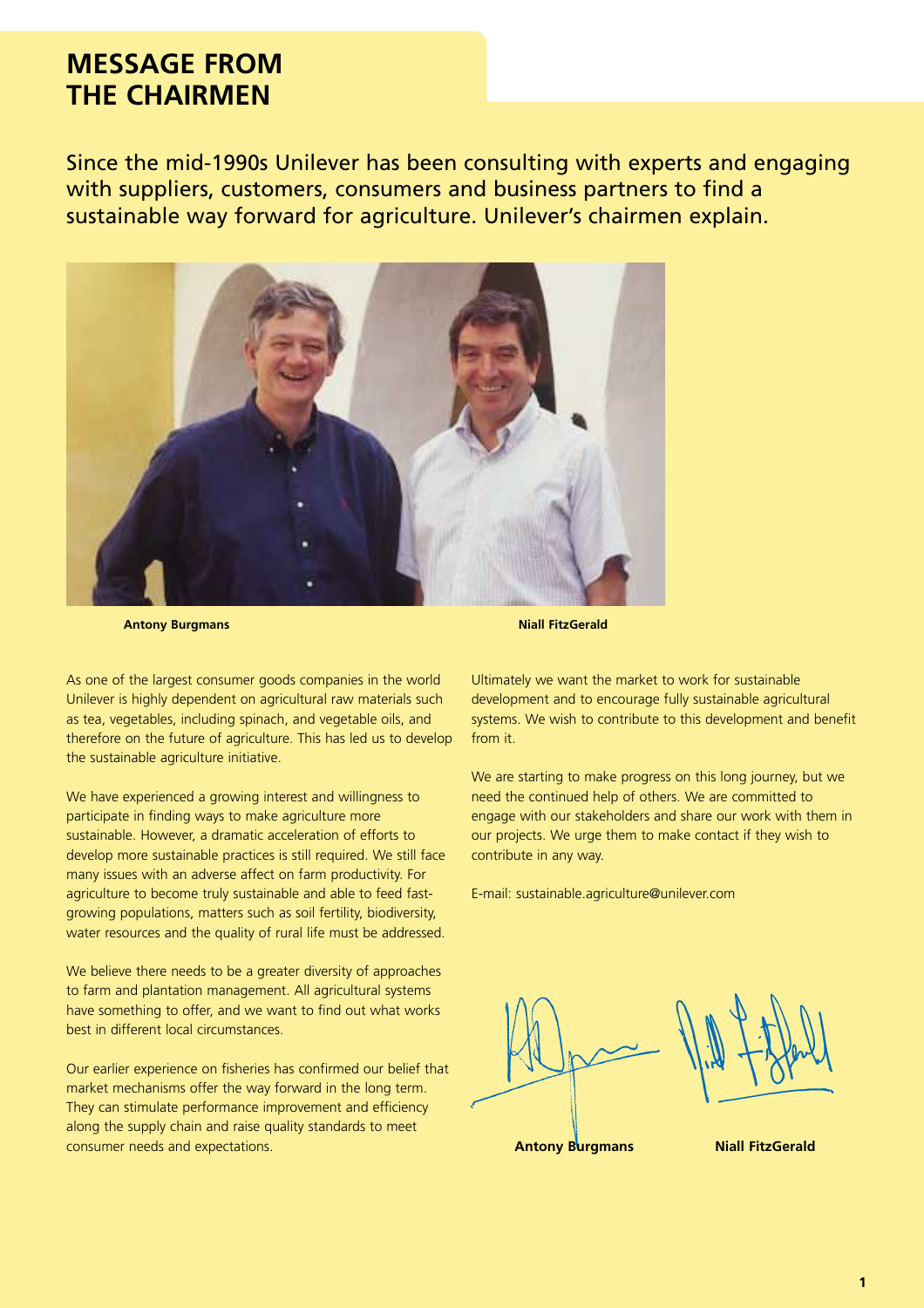### **UNILEVER, AGRICULTURE AND SUSTAINABILITY**

Agriculture provides more than two thirds of the raw materials for Unilever's branded goods. We are among the world's largest users of agricultural raw materials, and a major buyer of agricultural goods for processing on world markets. We are thus in a position to make a difference.





Jeroen Bordewijk, chairman Unilever Sustainable Agriculture Steering Group (top). Unilever has pilot sustainable agriculture projects with four key crops apart from spinach – peas, black tea and tomatoes, plus oil palm, seen here growing on the Pamol plantations in Malaysia (above).

Unilever processes vegetable oils including sunflower, soy and rape seed for use in our spreads and dressings. We produce palm oil as well as buying it on the open market. We cultivate and manufacture tea. We are one of the world's largest producers of tomatobased sauces and pastes with many growers working under contract. And we use vegetables such as peas and spinach in our frozen brands.

For many years Unilever has worked closely with farmers to develop agricultural best practice guidelines which maximise yield while minimising environmental impacts – in some cases we have been working with farmers for over 30 years, moving forward together by trial and error. These guidelines are incorporated into our contracts with growers. Current best practice is mainly based on integrated farming principles, and involves judicious use of fertilisers and pesticides to maximise yield while minimising environmental impacts.

But as agriculture has come increasingly under environmental pressure it has become clear that if we are to meet the aims of our Corporate Purpose we need to do even more, which is why we launched our sustainable agriculture initiative in the mid-1990s.

Jeroen Bordewijk, senior vice-president, supply chain excellence programme, explains the background. "We say that the aims at the heart of our Corporate Purpose are 'to meet the everyday needs of people everywhere' and to use 'the highest standards of corporate behaviour towards our employees, consumers and the societies and world in which we live'. The implications here are serious.

"We feel that these goals can only be achieved in the long term if our actions are determined by the broader principles of sustainable development. For us 'sustainable development' is defined as ensuring we meet the needs of today without jeopardising the ability of future generations to meet their needs. This in turn means that we must align our economic goals with the social and environmental consequences of our activities," says Bordewijk.

Unilever's ultimate objective is to create market mechanisms that favour sustainable practices. "We have begun to do this by working with a range of partners, starting locally, and then providing information to those who shape the market – other producers, buyers, processors and consumers," adds Bordewijk. "If people understand the issues and the long term implications of their choices, they are then in a position to influence sustainable production. We believe this is the best way forward for the future of agriculture," he adds.

Unilever has also started similar sustainability initiatives with water and fisheries in response to pressures on water resources and fish stocks.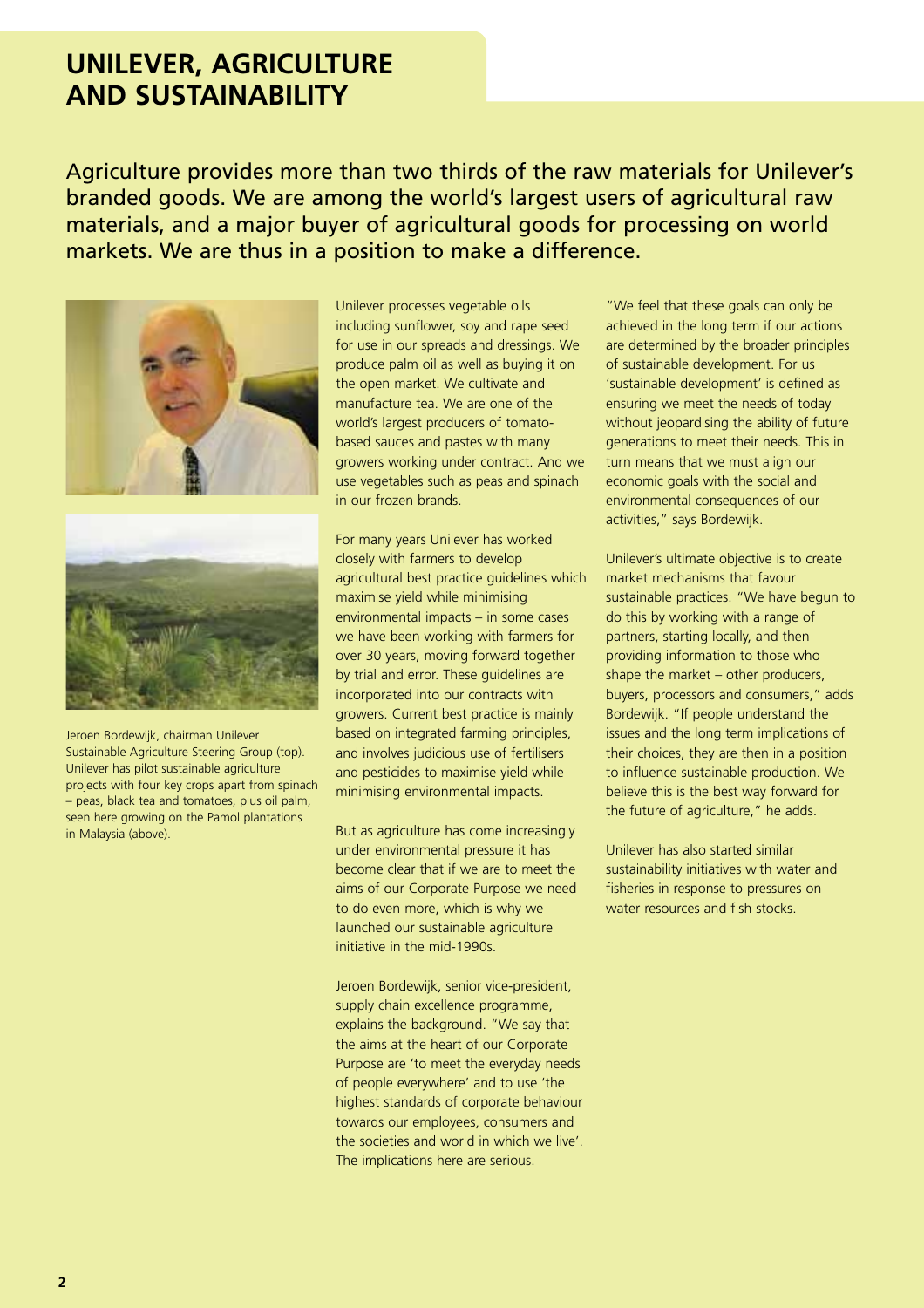### MODERN AGRICULTURE

The reason for the global debate on agriculture is that there are now serious concerns that the intensive agricultural practices of the last 50 years, with their high inputs of chemical fertilisers, pesticides, water and energy, do not offer a sustainable future either for agriculture, or for society's capacity to feed itself. Indeed, hunger and poverty still exist, and the environmental pressures following the 'Green Revolution' of the 1960s could be damaging.

Consumers are increasingly interested in issues such as food safety, human health, production methods, and the impact of agriculture on the environment and communities.

Also, many consumers want local communities to have a fair share in the economic benefits from the food they produce. The debate centres on the best methods to feed fast-rising populations and ensure regular supplies of agricultural goods; it requires a holistic approach, taking into account social values as well as science.

Developments in organic farming on the one hand, and biotechnology on the other, may both contribute to the future of sustainable agriculture. Many techniques and approaches used in organic farming focus on the underlying health and vitality of agricultural systems and will meet our

standards in social, economic and environmental terms. Similarly, we feel that some of the aspects of biotechnology offer real social, economic and environmental benefits. But if biotechnology is to find a place within our vision of sustainable agriculture we will need to be satisfied that this approach is not only safe for consumption but for the environment as well.

Within Unilever we will continue to work on our own and with others to track developments in science and public opinion as part of our response to demands in different local markets to provide products that meet consumers' expressed needs.

### UNILEVER'S SHARE OF KEY CROPS

percentage of world volume

**Tomatoes** 

7%

**Peas (frozen)** 

13%



**Spinach (frozen)**  28%

**Palm oil**  7%

**Black tea** 

16%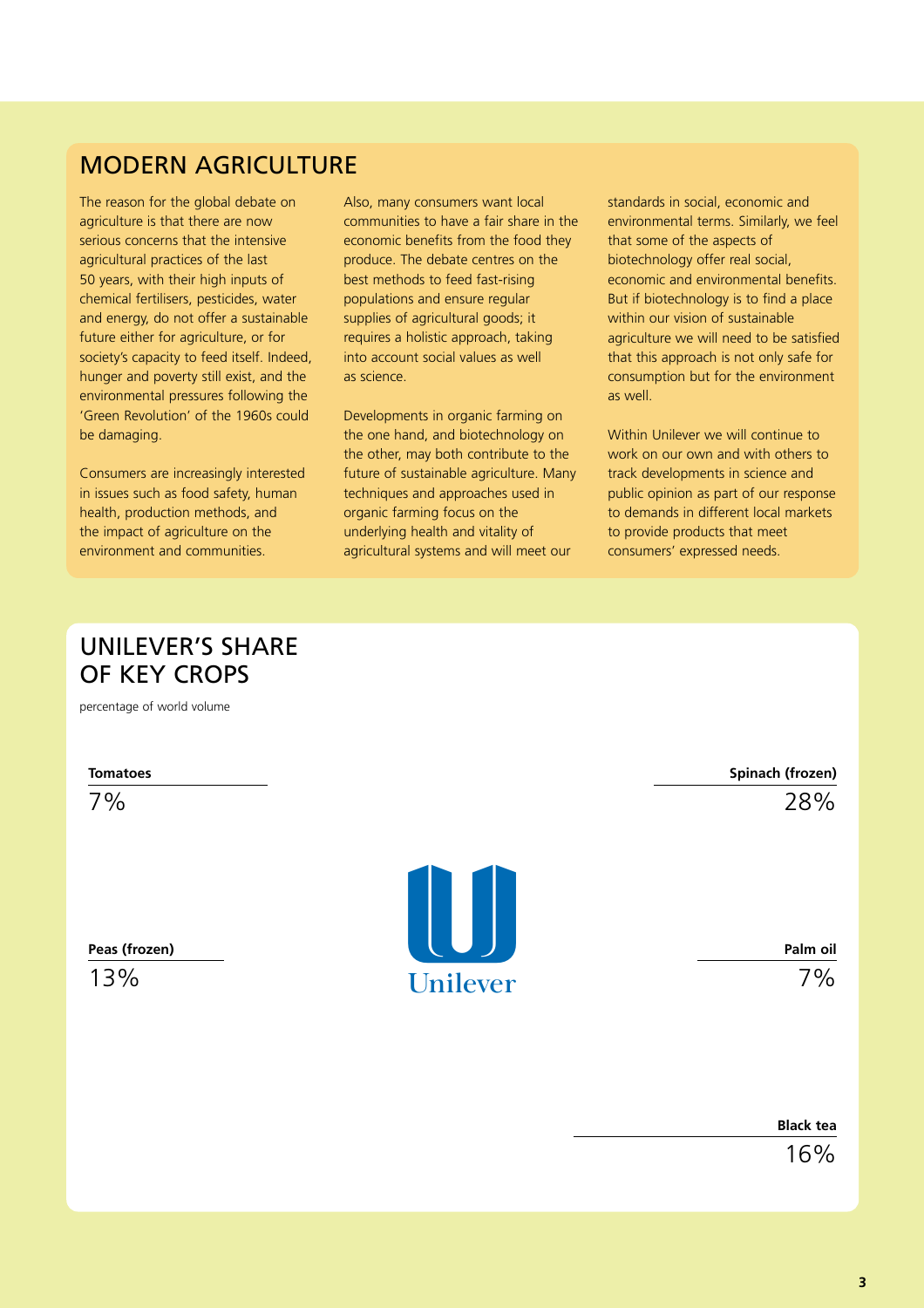# **THE UNILEVER SUSTAINABLE AGRICULTURE INITIATIVE**

Unilever believes that Sustainable Agriculture is productive, competitive and efficient while at the same time protecting and improving the natural environment and conditions of the local communities.









Bringing in the harvest – peas, oil palm, tomatoes and tea. The sustainability pilot projects started with peas in eastern England in 1997 (main picture), quickly followed by oil palm (top right) in Malaysia, and in 2001 in Ghana. Tomato (bottom right) projects began in 2000 in Brazil and Australia. Tea (above) projects have been running in Kenya since 1999, in India since 2000, and in Tanzania since 2001. Spinach projects started in Germany in 1999, and in Italy in 2000.

#### **IN THE BEGINNING**

The Sustainable Agriculture Initiative began in the mid-1990s. By then it was clear that mounting pressures on agriculture worldwide will have implications for Unilever's future needs as well as posing threats to the quality of life of consumers in the long term. Competition for land, soil erosion, water shortages, pollution from nutrients and pesticides and consumer concerns about food quality are just a few of the difficulties that agriculture is facing today.

"Our aim is straightforward," says Jan Kees Vis, sustainable agriculture manager. "We need to ensure that Unilever has continued access to key agricultural raw materials for the long term, and ultimately we want to develop market mechanisms that allow consumers and customers to influence the sourcing of quality raw materials through their buying habits."

"This is not a simple challenge. The overall question we face is this: how can farming become more productive, at the same time protect the environment, preserve natural resources and contribute to rural communities, while using fewer

agrichemicals and other inputs? We can't find answers to these issues on our own, but with our partners – farmers, scientists and other experts, governments and businesses – I believe that with this initiative we are making a start in the right direction."

We have taken our first steps with crops we know well, and in areas where we directly influence agricultural practices used, i.e. on our own tea and oil palm plantations, or where we work with contract farmers growing spinach, tomatoes and peas. "We realise that what can be achieved at farm level is limited," says Vis, "There are wider aspects of water management, for example, or biodiversity and rural development, that must be addressed on a broader scale. But we've made a start, and we hope that by sharing our knowledge so far that industry peers will take initiatives similar to our own so that we help to stimulate continuous improvement."

#### **DEVELOPING THE PROJECT**

In 1995 Unilever commissioned a study to learn the views of leading players and opinion formers among consumers,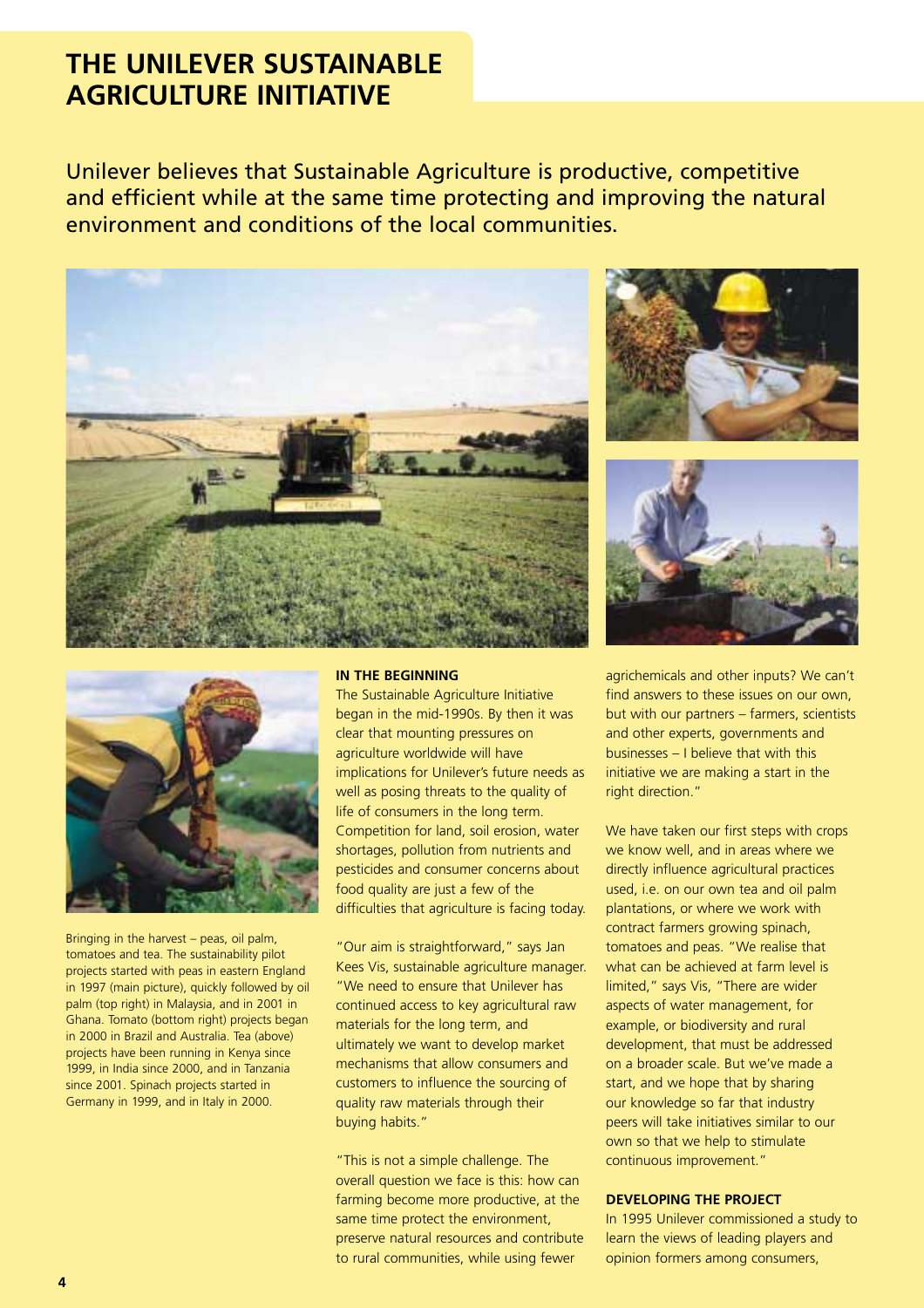farmers, agribusinesses, the food industry, retailers and non-governmental organisations with an interest in the environment and sustainable development. A workshop in 1998 drew participants worldwide from the company and academia, and its outputs have shaped this project.

We defined what we mean by sustainable agriculture and established four principles (see Box).

We identified 10 broad indicators of sustainability in agriculture (see pages 6 and 7).

We established three groups to create a framework for the learning process: a Sustainable Agricultural Advisory Board (SAAB) (see Box) to provide independent advice, direction and judgement for Unilever; a Steering Group of Unilever staff to manage the initiative; and Consultative Groups to advise on world markets and supply chains for oils, tea, tomatoes and vegetables and to run pilot projects.

We selected five key crops through which our indicators are being refined and tested: spinach, tea, peas, tomatoes and oil palm.

#### **SPINACH FIELD WORK**

With spinach we have begun pilot projects in Germany and Italy in close cooperation with growers, farmers' organisations, research institutes, local government and sometimes community groups and others.

Having established the baseline measured against the 10 indicators on selected farms where spinach is part of the rotation, we are now beginning to evaluate improved farming practices and pushing parameter values to a more sustainable level. Discussions with stakeholders are important to reach agreement on what constitutes a "more sustainable" level. Once changes in practice are made, the effect on the parameter values is monitored, and so by a process of trial and error we move forward. Our progress so far on these two spinach pilot projects is explained on pages 8-11.

### SUSTAINABILITY PRINCIPLES

Unilever believes that sustainable agriculture should support the following principles:

**1.** It should produce crops with high yield and nutritional quality to meet existing and future needs, while keeping resource inputs as low as possible.

**2.** It must ensure that any adverse effects on soil fertility, water and air quality and biodiversity from agricultural activities are minimised and positive contributions are made where possible.

**4.** It should enable local communities to protect and improve their well-being and environments.

#### **THE SAI PLATFORM**

"As we make progress we are also starting to share our findings not only with the wider farming community but others in business too," says Bordewijk. To this end the SAI Platform has been created together with Groupe Danone and Nestlé.

"Food companies can join this platform to exchange knowledge and learning about sustainable agriculture, and from this basis we hope we can go forward together," he adds. (see http//:www.saiplatform.org).

**3.** It should optimise the use of renewable resources while minimising the use of non-renewable resources.

#### **SAAB MEMBERS**

Unilever

**Janet Barber**, independent advisor, trustee of Forum for the Future, formerly with WWF UK, United Kingdom **Hartmut Bossel** – University of Kassel (retired), Germany **Barbara Dinham** – Pesticides Action Network UK (PAN UK), United Kingdom **Amadou Diop** – Rodale Institute, USA **Bernward Geier** – International Federation of Organic Agriculture Movements (IFOAM), Germany **Anne-Marie Izac** – International Centre for Research on Agroforestry (ICRAF), Kenya **Richard Perkins** – WWF UK, United Kingdom **Per Pinstrup-Andersen** – International Food Policy Research Institute (IFPRI), USA **Jules Pretty** – Centre for Environment and Society, University of Essex, United Kingdom **Rudy Rabbinge - University of** Wageningen, The Netherlands **Bernard Tinker** – Oxford University

(retired), United Kingdom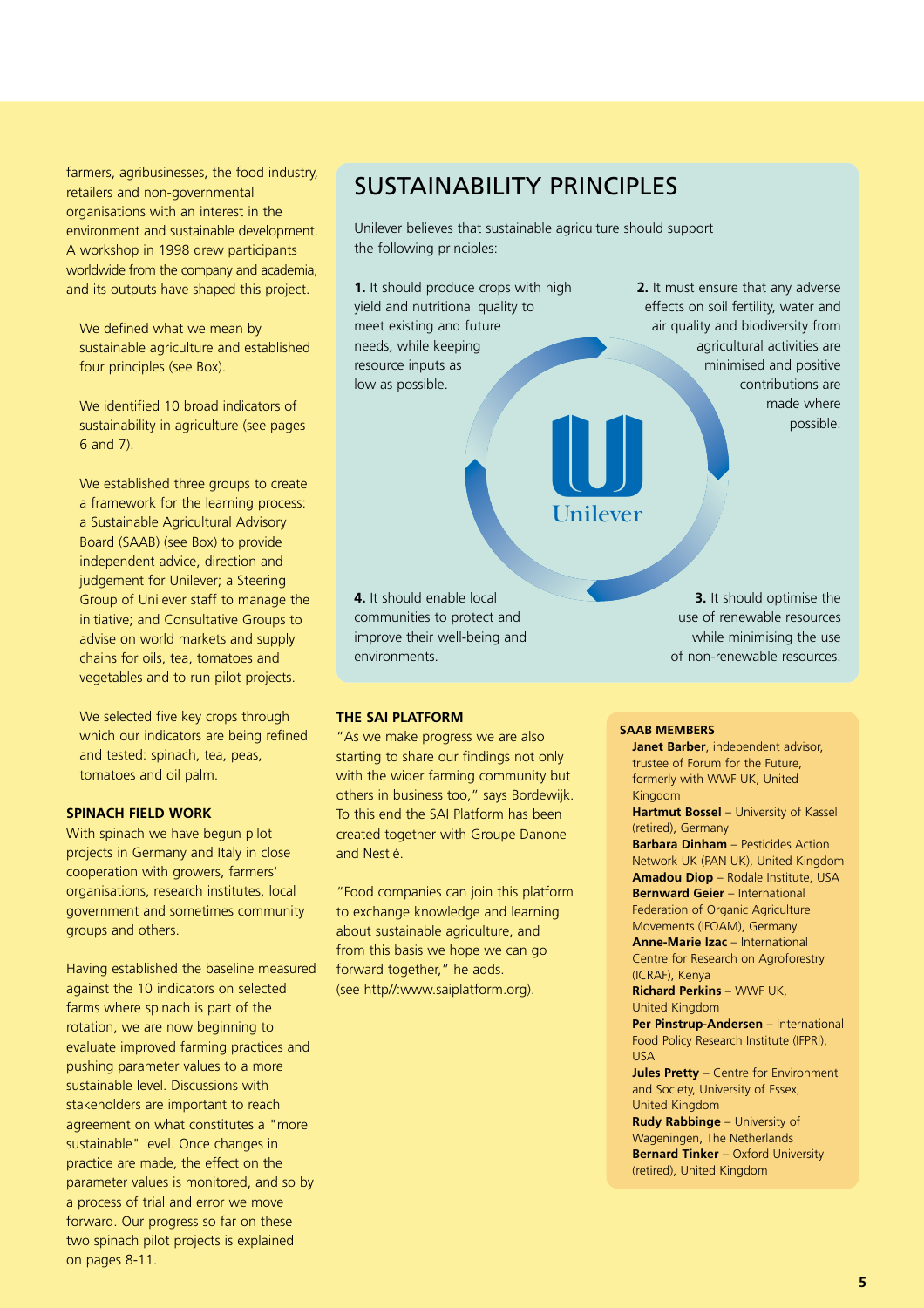# SUSTAINABLE AGRICULTURE **INDICATORS**







Sustainable agriculture indicators 1,2 and 4: Soil fertility and health (top) is crucial for the growing of good quality spinach as for other agricultural products. Field margins, or the 'greening' of part of a field (middle), not only encourage biodiversity but can also help to slow water run-off and soil loss on a sloping field. Pheromone traps (bottom) are an effective natural pest control that reduces dependence on synthetic substances.

#### **1. Soil fertility/health**

Soil is fundamental to agriculture. A rich soil ecosystem improves performance of crops and livestock. Sustainable agriculture practices can improve the quality of the soil's ecosystem.

*Possible parameters include: the number of beneficial organisms and predators; soil organic carbon soil structure and compaction* 

#### **2. Soil loss**

Erosion by wind and water can lead to soil losing its structure and organic matter, so reducing the main asset of the agricultural system. Sustainable practices can reduce soil erosion.

*Possible parameters:* 

*soil cover index (proportion of time soil is covered with crop); soil erosion* 

#### **3. Nutrients**

Crops need a balance of nutrients. Some, such as nitrogen, can be created locally. Others must be imported. Nutrients are lost through cropping, erosion and emissions to air. Sustainable practices can enhance locally produced nutrients and reduce losses.

*Possible parameters: nutrient inputs and balance over crop rotations; gross up-take by plants; water contamination; emissions to air* 

#### **4. Pest management**

When pesticides are applied to crops or livestock, a small but significant proportion can escape to water and air, or accumulate in foods, affecting ecosystems and human health. Sustainable practices can substitute natural controls for some pesticides, reducing dependence on synthetic substances.

#### *Possible parameters:*

*level of Integrated Pest Management;* 

*pesticide toxicity; residues in waste water* 

#### **5. Biodiversity**



The diversity of biological systems (biodiversity) can be improved or reduced by agricultural practices. Sustainable agricultural practices can help improve biodiversity – eg by 'greening the middle' of fields as well as 'greening the edge'.

*Possible parameters:* 

*percentage of farm area as natural habitat; indicator native wildlife species* 

#### **6. Product Value**



Product value is a measure of the desired outputs of an agricultural system. Sustainable practices should maintain or improve

*Possible parameters:* 

*potential yield and actual yield per hectare; contaminants; quality standards* 

#### **7. Energy**



Although energy from sunlight is essential for growth, the energy balance of agricultural systems depends on additional energy, from non-renewable sources to power machinery. Sustainable practices can improve the balance of energy, ensuring there is more coming out than going in.

*Possible parameters:* 

*total energy input and output; transport; emissions to air* 

#### **8. Water**



Irrigation and other practices can lead to pollution of ground and surface water with pesticides, nutrients or soil. Sustainable practices target inputs and reduce losses.

#### *Possible parameters:*

*amount of water used; leaching and run-off of nutrients to surface water*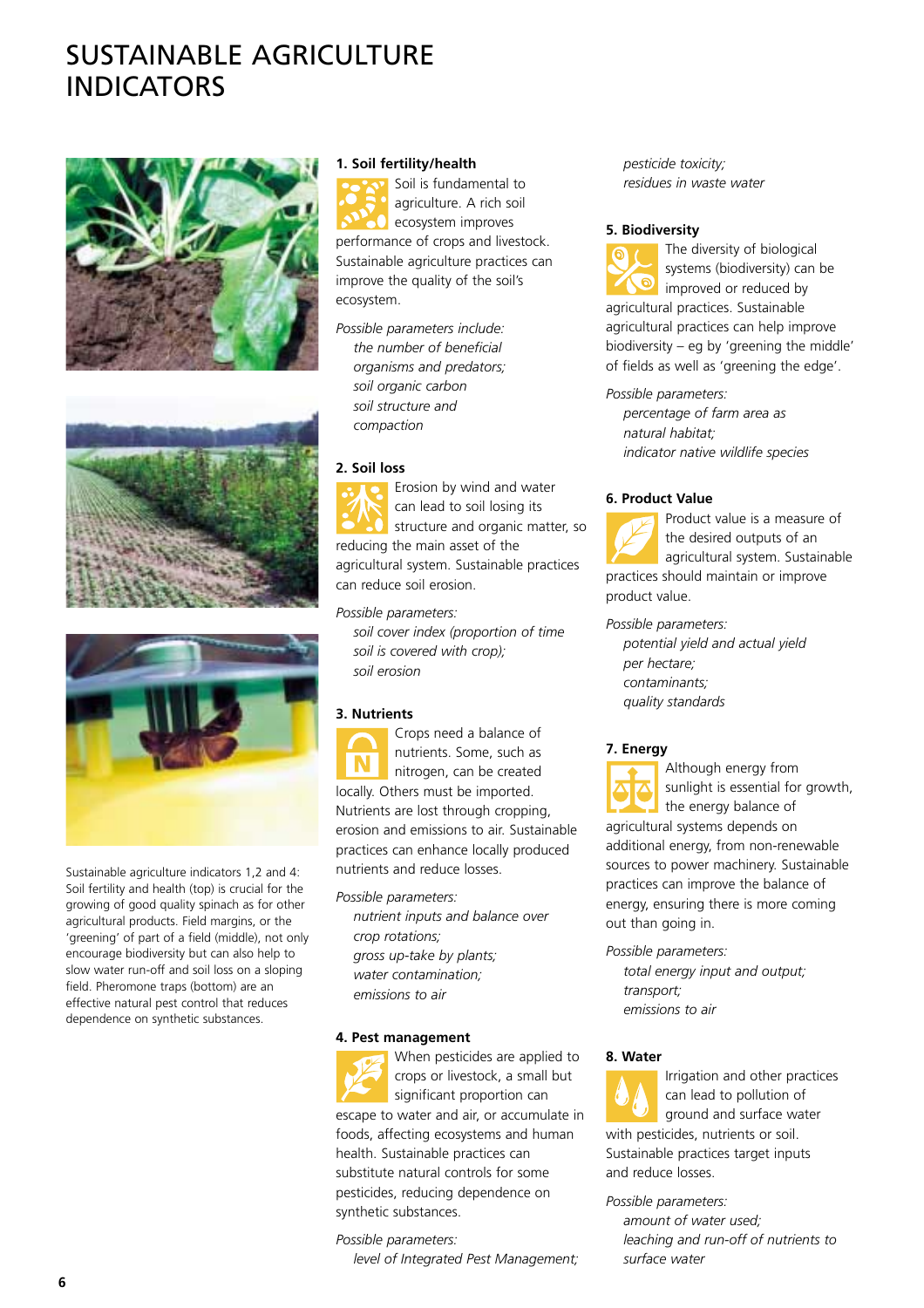#### **9. Social/human capital**

The challenge of using natural resources sustainably is fundamentally a social one, requiring collective action, the sharing of new knowledge and continuous innovation. Sustainable practices can improve social and human capital. The prime responsibility for this should remain with the local community.

*Possible parameters:* 

*growers' satisfaction; re-investment in the farm; community understanding of benefits of sustainability to wider society* 

#### **10. Local economy**

Sourcing agricultural inputs locally helps sustain businesses, livelihoods and communities. Sustainable practices maximise use of local resources to increase efficiency.

*Possible parameters: amount of money/profit reinvested locally; goods, labour and services sourced locally* 





Sustainable agriculture indicators 5,6 and 8: Encouraging biodiversity (above) is not only environmentally sound but can make for an attractive landscape too. Inspecting leaves for product value (left) is an on-going task – regular checks mean incipient problems can be tackled early. Sustainable farming practices take account of run-off into drainage ditches (below left) so as to ensure good water quality within the wider eco-system.

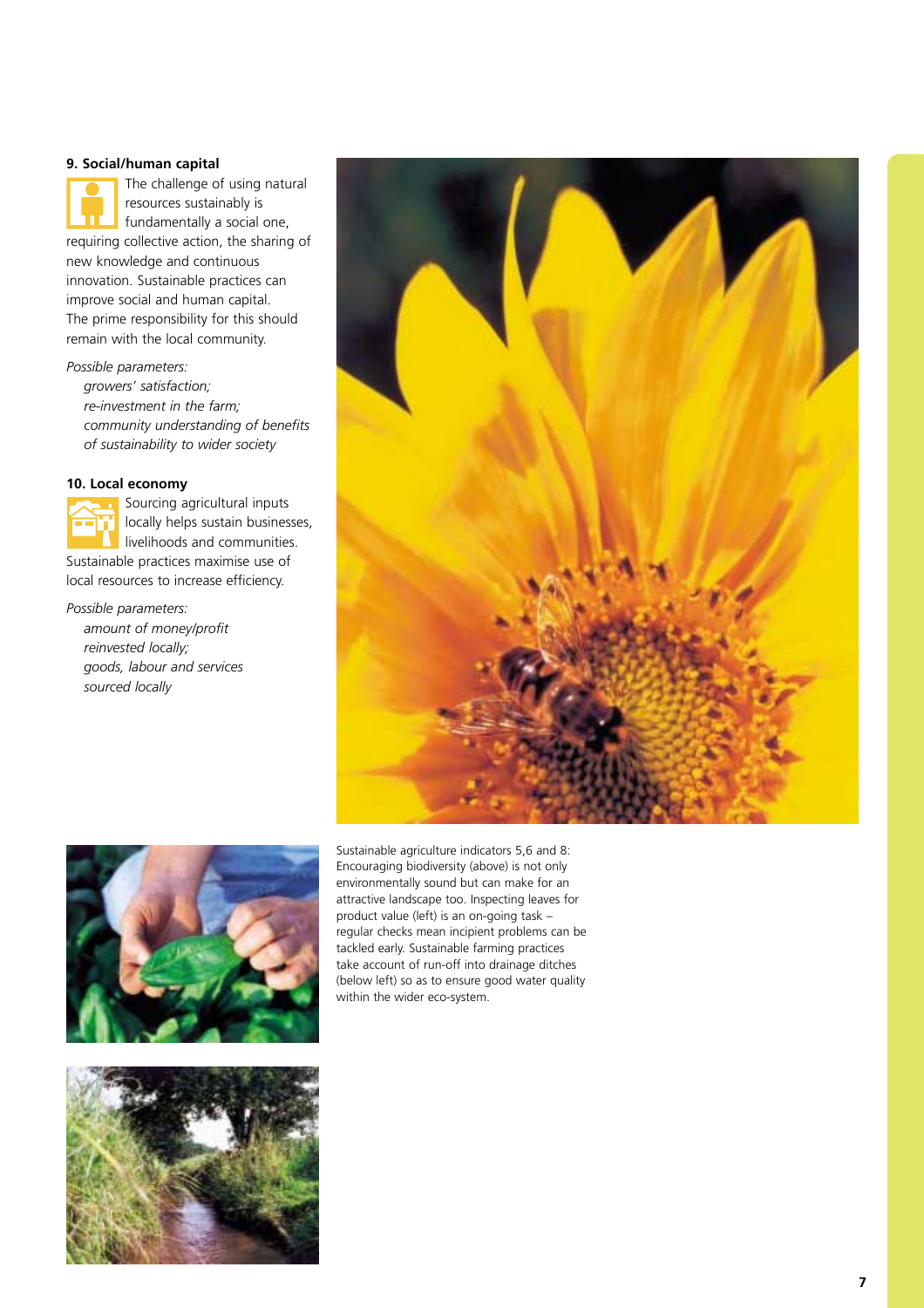### SPINACH PILOT PROJECT **GERMANY**

Langnese Iglo (LI) has collaborated with contract farmers for 40 years in the area surrounding its Reken factory near Münster, north-west Germany, to grow spinach and other vegetables.







Inspecting the fields (top); Hansjörg Komnik, a horticulturalist with Langnese Iglo, and Bernhard Loick-Oesing, one of the five pilot farmers. Pheremone traps (middle), are used to trap insects so reducing mating and the resulting caterpillar problem. One of the stateof-the-art harvesting machines (above), designed to minimise leaf damage and soil compaction. Field margins (opposite) are tested for their contribution to the biodiversity of the wider habitat.



The Münsterland countryside is dotted with woodlands and mixed farms as well as rural tourist and wildlife attractions. The average field size is 4-5ha, and the soils mainly sandy with acceptable yield potential. Spinach is grown from March until September on a four-year rotation, ideally following maize or barley, or sometimes sugar beet, carrots, cabbage or herbs such as basil and chives. The crop is typically harvested after 40 days.

Following the establishment of the ten 'Indicators' at the 1998 workshop, five growers together with LI fieldsmen and other scientists and advisors pioneered the sustainability initiative on their spinach fields. As of 2003 all 105 contract farmers are participants.

"We see our approach to sustainable spinach growing as a logical extension of our long term policy of integrated crop management with its inherent continuous improvement," says Volker Schick, LI's general agricultural manager and project leader. "We learn as we proceed, and our fieldsmen's contacts with one another make it easy to disseminate new best practice among the group very quickly."

#### **STEP BY STEP**

Hansjörg Komnik, a horticulturalist, is one of LI's three fieldsmen and other expert partners working with the five pilot farms.

"On sandy soil replacement organic matter (OM) and dealing with soil compaction are critical in maintaining **soil fertility**. In 2002 we began 'spade testing' fields and organising seminars and demonstrations – spade testing is a quick and simple way of soil assessment. We are looking particularly at ways to compensate for OM losses – for example, by encouraging more cereals and developing a proper

green-manure system within the crop rotation. A recent decision was to extend the spinach rotation, so that we now allow three spinach-free years," he explains.

**Soil loss** might not seem an issue on relatively flat fields, but high winds and rainfall can be damaging. Various solutions are under test, including assessing potential damage on susceptible sites, longer periods with cover crops before and after spinach, tilling and sowing parallel to slopes, and planting trial 3-6m vegetation strips within and beside fields to bind the soil.

When it comes to **nutrients**, Komnik stresses that nutrient efficiency must be optimised. "Best practice means attention to the characteristics of each field through winter soil sampling, considering the effects of preceding crops and encouraging the sowing of following cover crops that will help take up excess nutrients," he says. Sustainable farming should maximise the nutrients that are recycled within the system, so minimising imported nutrients.

**Integrated Pest Management** 

(IPM) is the key to sustainable pest control. Insecticide is only used on detection of a pest according to damage thresholds. "We search for the least hazardous control strategies – for example, we are investigating Bt, a pesticide derived from natural material. LI is also funding a three-year programme to research natural controls such as biological traps and other alternative strategies," says Komnik.

**Biodiversity** is best encouraged by attention to the characteristics of each farm and even individual fields. On the pilot farms flowering herb mixtures are grown on field margins to test their benefit in enhancing the wildlife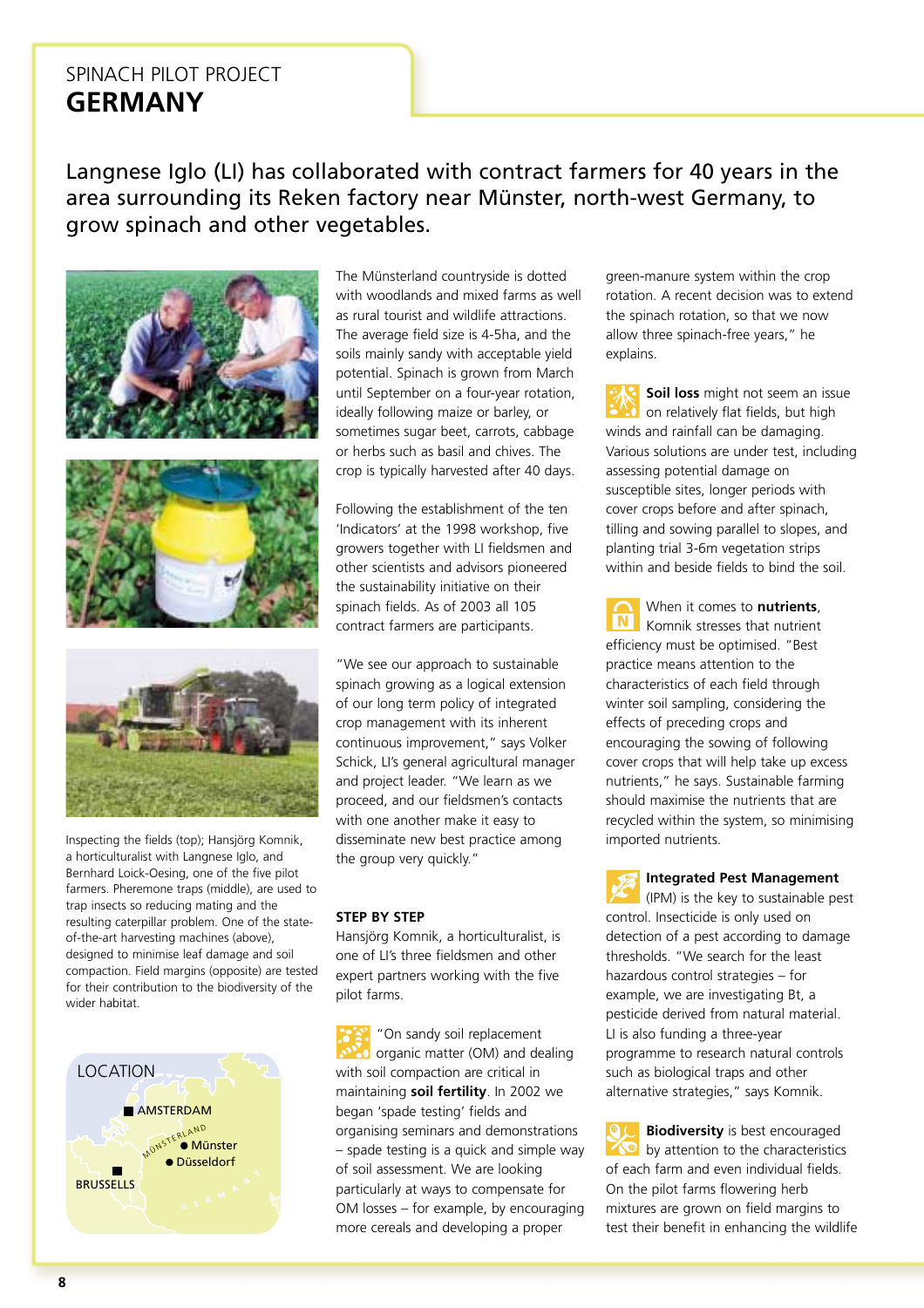

potential of the whole habitat. Bernhard Droste, one of the pilot farmers, reports that for the first time in 2002 the lapwing had breeding success because of the field margin he created.

While we wish to ensure that sustainable agriculture is productive we will not sacrifice our quality targets. With spinach as with many other crops nitrogen management is crucial to optimum yield and quality and thus **product value**. The improvement process is supported and documented by controls of the key nutrients and residues.

**Water** supplies are more than adequate for irrigation. "But we need to monitor for volume used in spinach growing to improve overall irrigation strategies on the farms. Remember spinach is only one part of a mixed farm that needs water. We are currently assessing a variety of post-harvest cover crops," says Komnik, adding, "Since 2002 field margins 3m wide have been established as a buffer between our fields and ditches or brooks".

**Energy** and the use of renewables needs further attention, with some issues beyond the control of LI. **Social and** 

**human capital**, and **local economy** are other indicators where LI has yet to develop detailed best practice parameters.

#### **THE WAY AHEAD**

"Producing spinach sustainably is not something that happens overnight," says Schick. "Rather it is a matter of constant adjustment of practices to small indicator details, learning as we go from our many partners, and sharing our findings. Regular informal contacts and workshops are part of the process, along with a commitment to step-by-step innovation in the light of further developing knowledge. The intention is that ultimately all farmers supplying vegetables to the Reken factory will become part of the ISO certification process. We believe our approach underlines our commitment to sustainable agricultural practices which will have wide benefits for all."

#### **PROJECT PARTNERS**

Iglo Contract Farmers' organisation Chamber of Agriculture Westfalen-Lippe (Agriculture Extention Service) University of Hannover, Institute for Vegetable and Fruit Science and Institute for Plant Diseases and Plant Protection

University of Applied Sciences Fachhochschule Südwestfalen Biodiversity Research Station Zwillbrock Trifolio (biological pest control products) TerrAquat (soil, water, and nutrient consultancy)

ccgis (GIS consultant and programming) County Borken Local Government IGZ (research institute for plant growth and mildew epidemiology modelling) Regional Water Supply company RWW

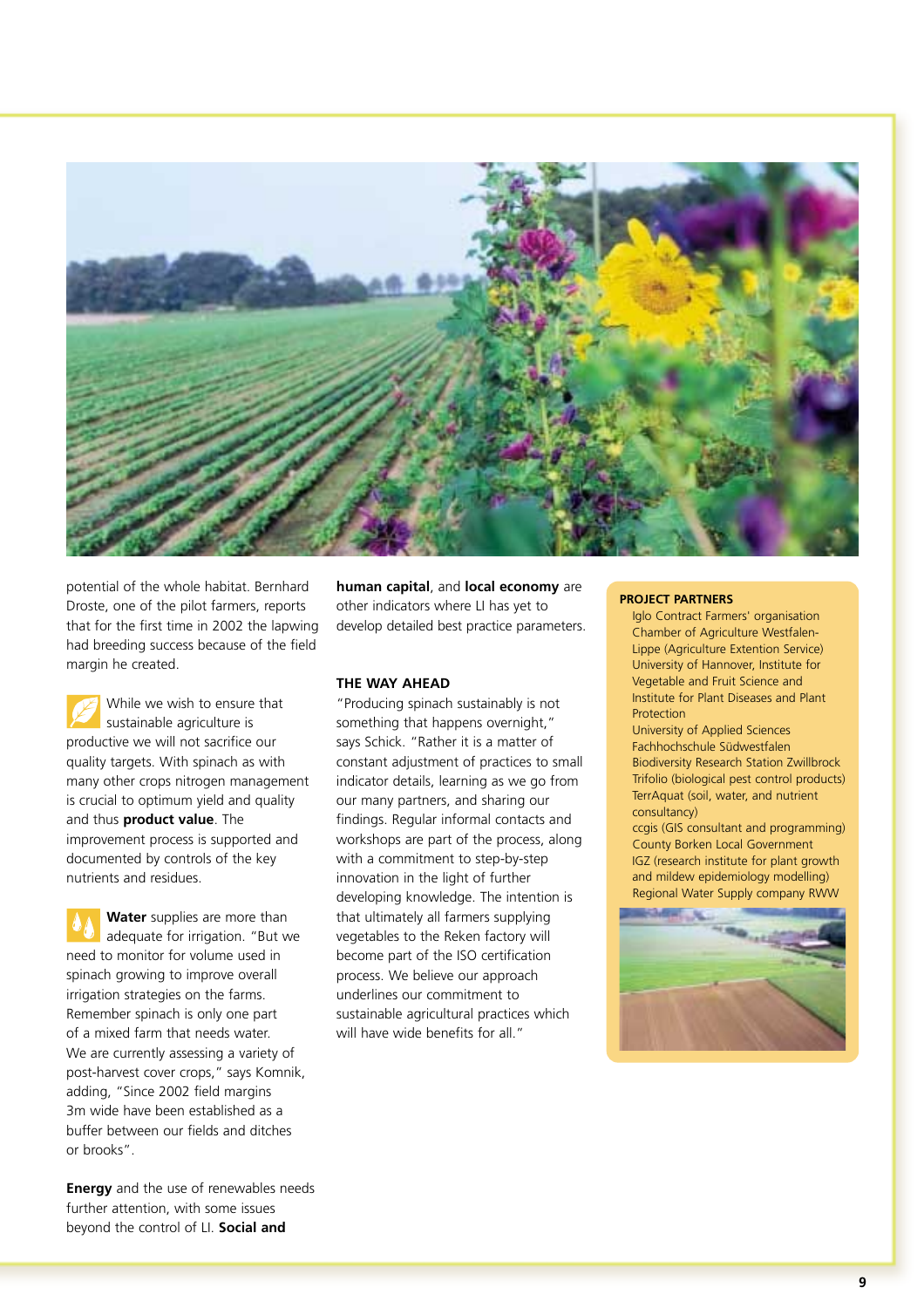### SPINACH PILOT PROJECT **ITAIY**

Farms in Italy have provided vegetables to the Sagit factory in Cisterna di Latina for over 40 years. Spinach is part of the rotation in spring and autumn on Latina's flat soils (drained marshlands), and from November until March in the slightly more varied terrain beyond Italy's mountain backbone in the Foggia area to the south-east of Rome.



A spinach field in Latina (top) in peak condition for harvesting. Regular checks by farmers on soil quality (middle) are simple to execute, yet what they reveal is crucial to sustainable farming methods. Sagit's custombuilt harvester (bottom) is designed to ensure minimum bruising of leaves and damage to the soil as well as on-field elimination of foreign bodies, especially caterpillars.



"Italians are keen on frozen leaf spinach. Sagit is the market leader, and we're widely perceived as providing the benchmark in key areas: quality, varieties grown, and harvesting machinery – we design our own harvester," explains Andrea Granier, factory agricultural manager.

The lowland southern Mediterranean climate is warm even in winter, but with it comes the probability of contamination including large unwelcome caterpillars that are a key challenge in both growing and factory processing. Downy mildew is a further persistent problem in Foggia that has recently appeared on some Latina fields too.

Sagit's project started in 2000 with four pilot farms in Latina and three in Foggia. and from 2003 all 200 contract farmers will have the opportunity to be involved. Latina average field size is small, about 2.5ha, while in Foggia fields can be 5-10ha with inherent potential for economies of scale. So far most work with growers has concentrated on five of the ten indicators: **product value**, **pest management**, **nutrients**, **water**  and **soil fertility**. These indicators were chosen at the start of the project because they are regarded as the most important ones for spinach growing.

"Pesticide residues, yields and foreign bodies demand particular vigilance in our climate and directly affect **product value** – customers do not appreciate blotchy yellow leaves or foreign bodies. Our success depends on growing high quality leaves – there is little that can be added during the factory process," says Granier.

Sagit's on-going collaboration with scientists to find focused rather than generalised solutions is key to

sustainability. "The supply of good spinach leaves depends on a detailed understanding of the causes and effects of our activities in any given corner of a field. This means knowing how and why things happen, measuring inputs and outcomes, and learning all the time so that we build a bank of solutions that help with quick decision making in facing future specific problems. Whatever we learn we want to share with other farmers as soon as possible," says Granier.

**Pest management** (plus weed control) has been considerably improved by the full application of IPM (Integrated Pest Management) principles. Granier says, "We need further localised research on bio-control agents – predators, parasites, bio-fungicides and pheromones, as IPM tools. Agrochemical use has been considerably reduced since 1998, but more improvements must be made in field treatments." Sagit's cooperation with the agrochemical industry has helped in the approval of a new low toxicity insecticide which will be of wider benefit to other spinach growers in Italy and Spain.

Reducing nitrogen application is key in **nutrient management**. Following extensive studies, nitrogen fertilisers were reduced by 15%, and phosphate and potash by 60%. "We can help reduce loss of nitrates and phosphate in surface run-off and to ground water by growing a highnitrogen-requiring crop, typically maize or tomatoes, immediately after spinach. We also will apply greater care and improved practices in keeping chemicals away from watercourses," says Dr Stefano Canali, soil scientist at Rome's Experimental Institute of Plant Nutrition who is working with Sagit.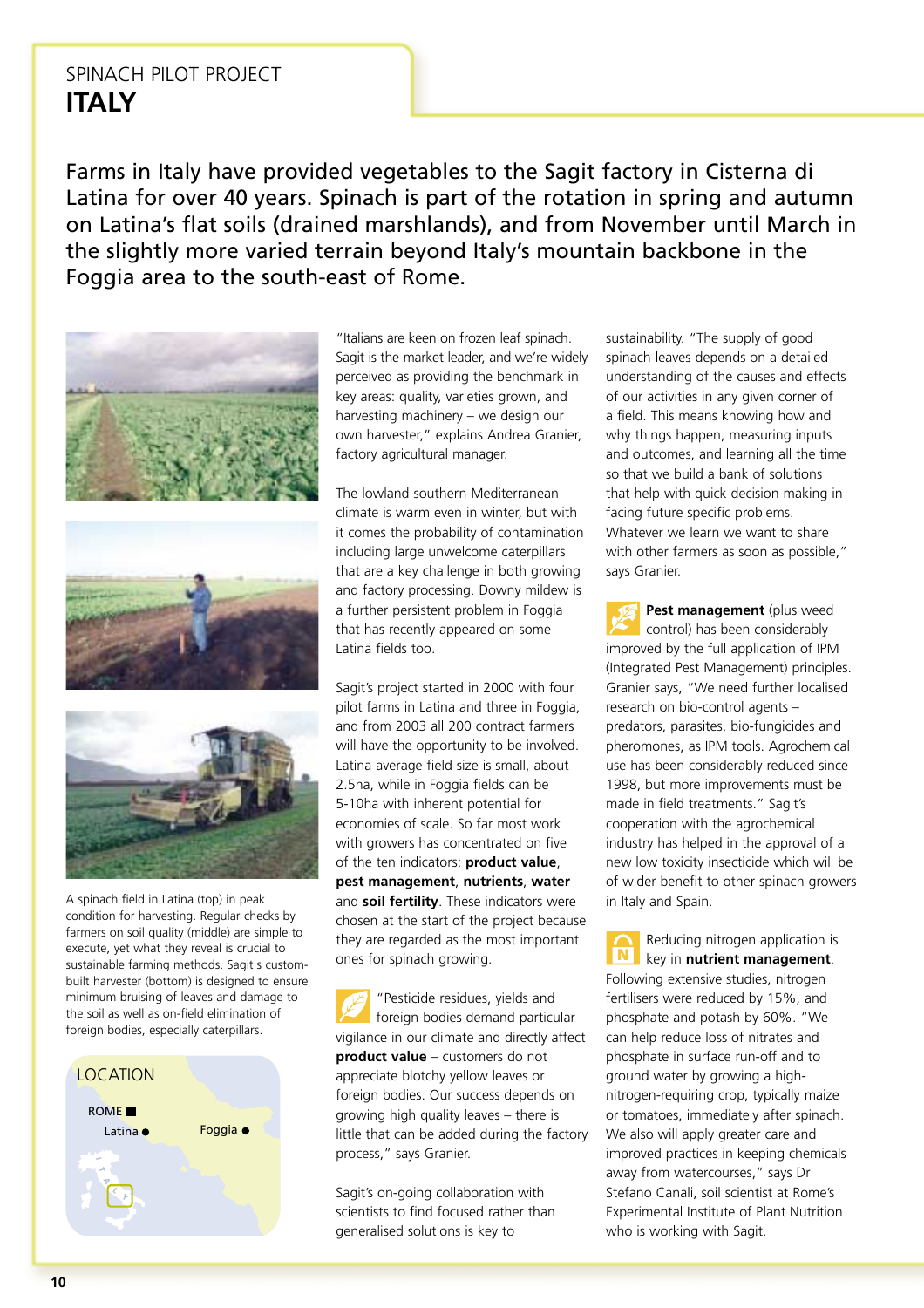### ENZO NARDOZZI – PIONEER IN LATINA



Vegetable farming is a relatively new occupation in the Latina region, historically an area of unproductive marshland until the extensive drainage programme that started in the 1930s. Sagit grower Enzo Nardozzi's grandfather migrated here as a share-cropper from east Italy. Over time the family acquired land, and today Enzo and his brother cultivate 21ha and represent some of the most progressive of Sagit's suppliers. The family has sold spinach to Sagit for 15 years and Enzo is a key member of the Sagit programme.

Enzo's farm rotation includes sugar beet, onions, tomatoes and maize, and up to 15ha of spinach in spring and autumn. "In applying advanced technology and optimising the use of agrochemicals, we've seen yields double in 20 years," Enzo says. "But we face uncertainty with reforms to the EU agricultural policy, young people leaving the land, and small farmers like me lacking political clout. Then there are global problems that impact here. For example, water shortages were never a problem, yet in 2002 Latina had drought for the first time in decades."

Enzo with Mario Cavallo and Piero Pozzi, Sagit's agriculturalists, meet regularly to review sowing schedules, inputs, yields and harvesting, as part of the company programme of establishing a guide to good practice leading towards sustainable agriculture. Cavallo says, "We visit fields weekly during the growing period, and several times weekly during the harvest. Enzo is a farmer who invests in soil analysis, who understands the detailed character of his fields and the desirability of balancing efficiencies, inputs and uptake of nutrients in the light of learning. This is the right way ahead for all our suppliers."

In 2002 reduced **water** availability for irrigation was a new problem in the Latina area, while in Foggia water scarcity has regularly been an issue. A model has been developed to minimise water use. After extensive two-year trials, as of 2003 the model is being tested on 20% of the Latina farms, with a potential of 30% water saving.



**Soil fertility** is helped by appropriate crop rotation, cover crops, plus organic fertilisers and soil

improvers. Soil compaction remains an area of concern, especially from machinery tyres, and work continues to improve harvesters further and find ways of reducing the number of machine passes over the fields.

**Soil loss** is not a major issue in Latina. However, some of the slopes in Foggia need greater attention.

**Biodiversity**, **energy**, **social and human capital**, and **local economy** are all indicators to be further developed together with local stakeholders.

Matteo Lauriola, general agricultural manager, concludes: "Because of the independent character of our growers, who very often have small farms and problems with labour resources, as well as overall uncertainty about the future of farming, it is taking time and effort to convince growers of the benefits of the sustainable approach. But we are making good progress and are keen to share what we have learned. On our pilot farms we have shown that an integrated approach not only boosts efficiency and safety, but reduces growers' costs and improves yields, as well as protecting the environment for the longer term."

#### **PROJECT PARTNERS**

Growers' trade unions and organisations: ColDiretti, **ConfAgricoltura** Local Water Consortium Growers' suppliers: Ricci Agricoltura and Agriprogress Universities and Research Institutes: University of Perugia, University of Piacenza, University of Ancona, ISNP (Plant Nutrition Institute), ISMA (Experimental Institute for the Agricultural Machinery), ISPaVe (Plant Pathology Institute) Private Corporations: DuPont, Syngenta, Seminis, G&O Key pea (and other vegetable) suppliers: EQT Sweden, Marollo Local Government institutions: Lazio County Specialised media: Informatore Agrario FiBl Switzerland (Forschungsinstitut für biologischen Landbau)

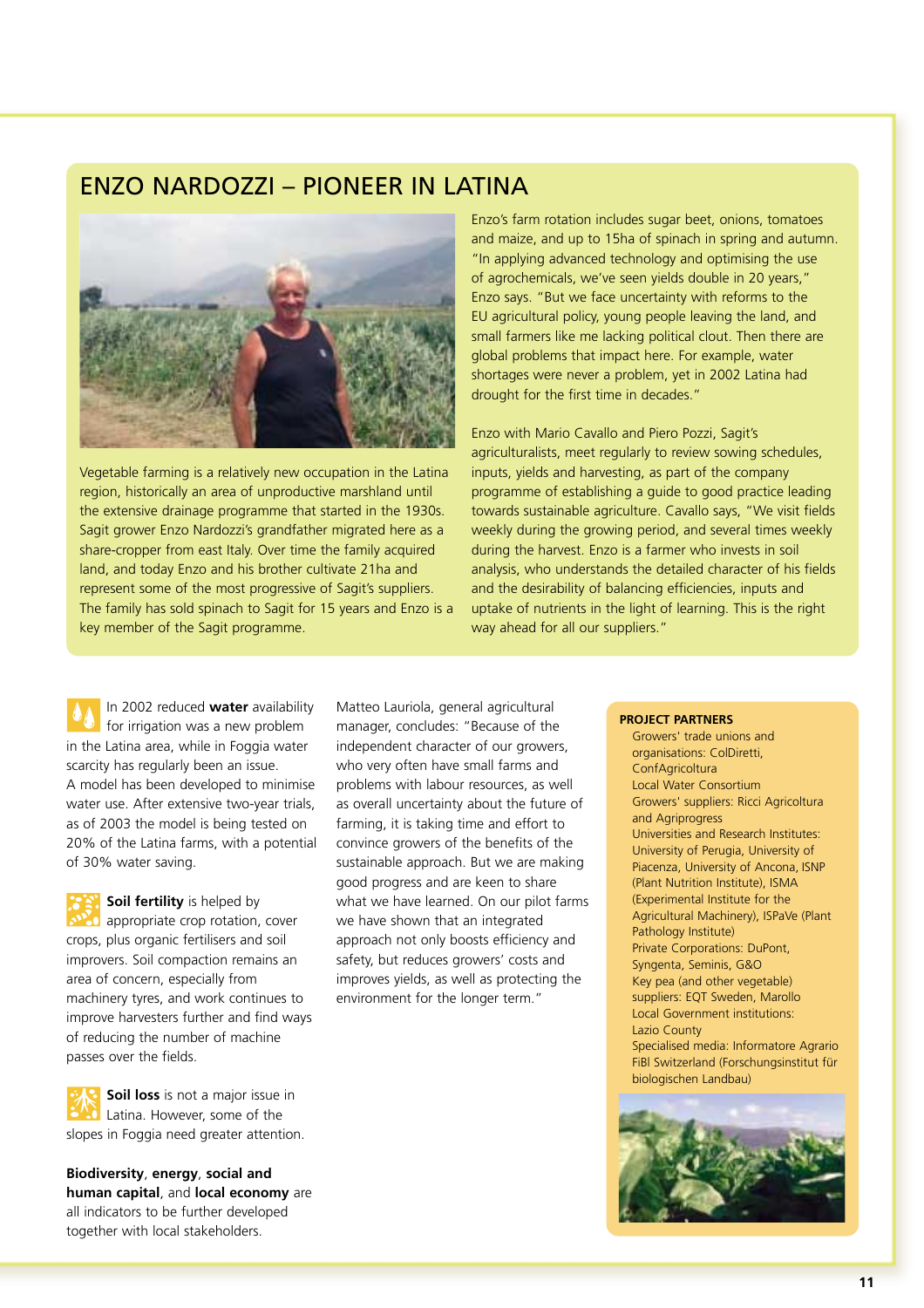# **SUSTAINABLE SPINACH: CHALLENGES AHEAD**

### Hans Reiterer, Operations Director Frozen Foods Europe, explains what lies ahead for sustainable spinach production.



Hans Reiterer and colleagues at a workshop in Italy to discuss progress in growing spinach sustainably in pilot projects here and in Germany.



"Before talking about the challenges we face, I would like briefly to reflect on the history of our sustainable agriculture initiative in Europe. By the 1990s the debate about the future of agriculture in the light of new farming technologies, plus developments in biotechnology and the agri-chemical business, was in full swing. Applying 'best practice' in growing crops, we realised within Unilever, was no longer sufficient for a sustainable future. It became clear to us that a whole new approach to farming was necessary. I think it's a fair comment to say that Unilever has been a pioneer with its sustainable agriculture activities which are a direct response to the problems facing modern agriculture.

In all our agronomic operations in Europe we have established a long, close relationship with our contract farmers. They have always grown our crops following the principles of 'agricultural best practice'. But within that approach, the focus was largely confined to the continuous improvement of crop-specific environmental indicators.

Those indicators are important, but they are only part of what we should be monitoring and improving today. The sustainable approach is much broader. It considers the effect of our agricultural activities on other environmental and social indicators, still ensuring a sound economic performance of the whole agronomic operation. Ultimately our aim is to incorporate sustainable standards into every stage of our frozen vegetables management system.

We started our sustainability initiative for frozen vegetables in the mid 90s with pea growing in the UK. The initiative has been rolled out fast to our other key vegetable crop, namely spinach, in Germany and Italy. With the pilot studies established, and our partner contract

spinach farmers now joining the project in larger numbers, I want our growers to be even more ambitious and look at the wider perspective.

Spinach (and also peas) represents only a proportion of our growers' total farm enterprise. Our protocols will ensure a sustainable way of growing this single crop on a field within the crop rotation. But the real challenge is the overall implementation of sustainable agriculture practices for all crops grown on the farm, leading to a 'sustainable whole-farm concept' of the future.

So I want to encourage our farmers to apply and extend the sustainable practices applied to spinach to all their other crops as well. This should form an important element of their long term approach to their own sustainable future.

For this to happen we need the full buy-in from our growers, supported by important stakeholders. Each of them must believe in the advantages of operating their farms in a sustainable way. So, there is still a lot of 'convincing work' for all of us to do.

I strongly believe this integrated, wholefarm approach is the only way forward to safeguard a sustainable future for all of us: for our farmers, the local community in which we operate, and last, but not least, for our own Unilever business."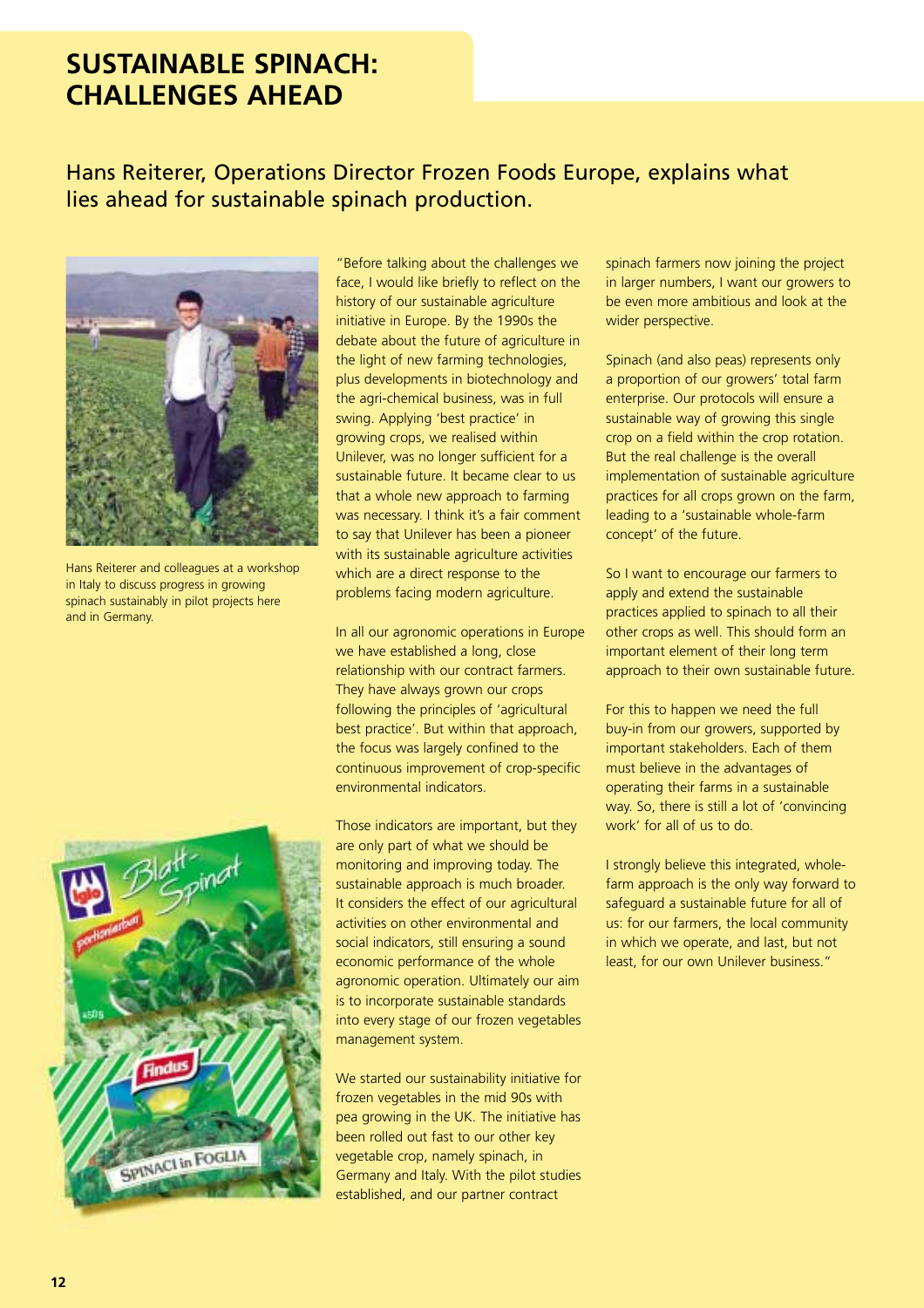### FURTHER READING



#### **Agriculture**

88

**www.unilever.com**  click on links to Environment & Society: Sustainability initiatives: **Agriculture** 



**Palm oil www.unilever.com**  click on links to Environment & Society: Sustainability initiatives:

Case studies; Agriculture: Palm oil

See also **SAI Platform** 

**www.saiplatform.org** 



**Tea www.unilever.com** 

click on links to Environment & Society: Sustainability initiatives: Case studies; Agriculture: Tea





**Fish www.unilever.com**  click on links to Environment & Society: Sustainability initiatives: Fish **www.msc.org** 



**Water www.unilever.com** 

click on links to Environment & Society: Sustainability initiatives: **Water** 

Credits

Writing Juliet Walker Design Red Letter Design, London Cover photo Wally Eberhart/gardenIMAGE/OSF Printing Scanplus, London